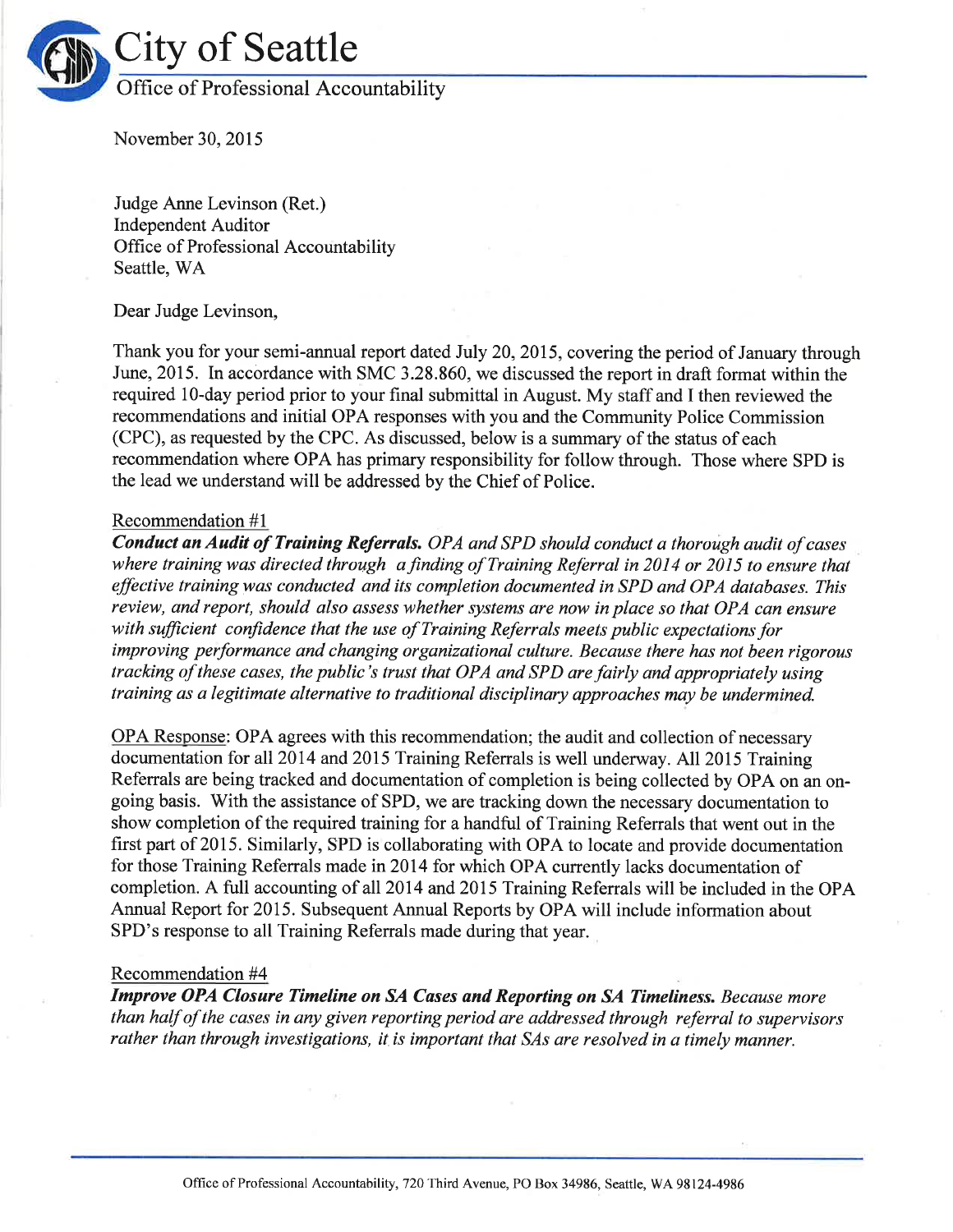### OPA Response

OPA agrees with this recommendation and is actively tracking the time it takes for SPD supervisors to complete the recommended actions and retum the completed file to OPA. SPD is providing helpful support in this effort through its own communications with supervisors. In our Annual Report for 2015, OPA intends to include information to show the time it takes for Supervisor Action referrals to be completed by SPD supervisors.

### Recommendation #5

Change the OPA Notice Requirement from 5 to 10 or More Days. Allowing OPA 10 or more days, rather than the five-day requirement in the collective bargaining agreements, before sending notice to named employees that a complaint has been initiated, would provide OPA time to gather initial inþrmation that could potentially obviate the need to initiate ìnvestigations where an incorrect referral is made.

#### OPA Response

While implementation of this recommendation is subject to collective bargaining between the City and affected bargaining units, OPA is supportive of this recommendation.

#### Recommendation #6

Use a Rapid Adjudication Alternative. OPA and SPD should use a "rapid adjudication" alternative for certain types of policy violations, such as training, ICV, or secondary employment permits, where an employee can either self-report or quickly acknowledge a policy violation rather than triggering an OPA investigation. The employee would sign a one-page document agreeing to the pre-determined discipline for that type of violation, waiving the right to an interview, a due process hearing and an appeal, and avoiding a drawn-out investigation. OPA could then focus its resources on other, more serious violations. The case would be documented as a finding made through rapid adjudication so that it would be clear in SPD systems that the employee responded in this way, strengthening the Department's culture of accountability by making it clear that acknowledging mistakes is encouraged.

### OPA Response

While implementation of this recommendation is subject to collective bargaining between the City and affected bargaining units, OPA is supportive of this recommendation.

#### Recommendatión #7

Increase Use of Medíatíon. OPA should re-institute a robust mediation program, integrating recommendations made in a 2012 OPA mediation review.

### OPA Response

OPA agrees with this recommendation. OPA has been consistent in its position that mediation and other forms of conflict resolution are an essential part of any effective public complaints system. The reform and expansion of OPA's legacy mediation program has been a goal of the current OPA Director since his appointment. The collaboration of SPD, the CPC, relevant Bargaining Units, the OPA Auditor and others will be sought in this effort. Due to factors beyond the control of OPA,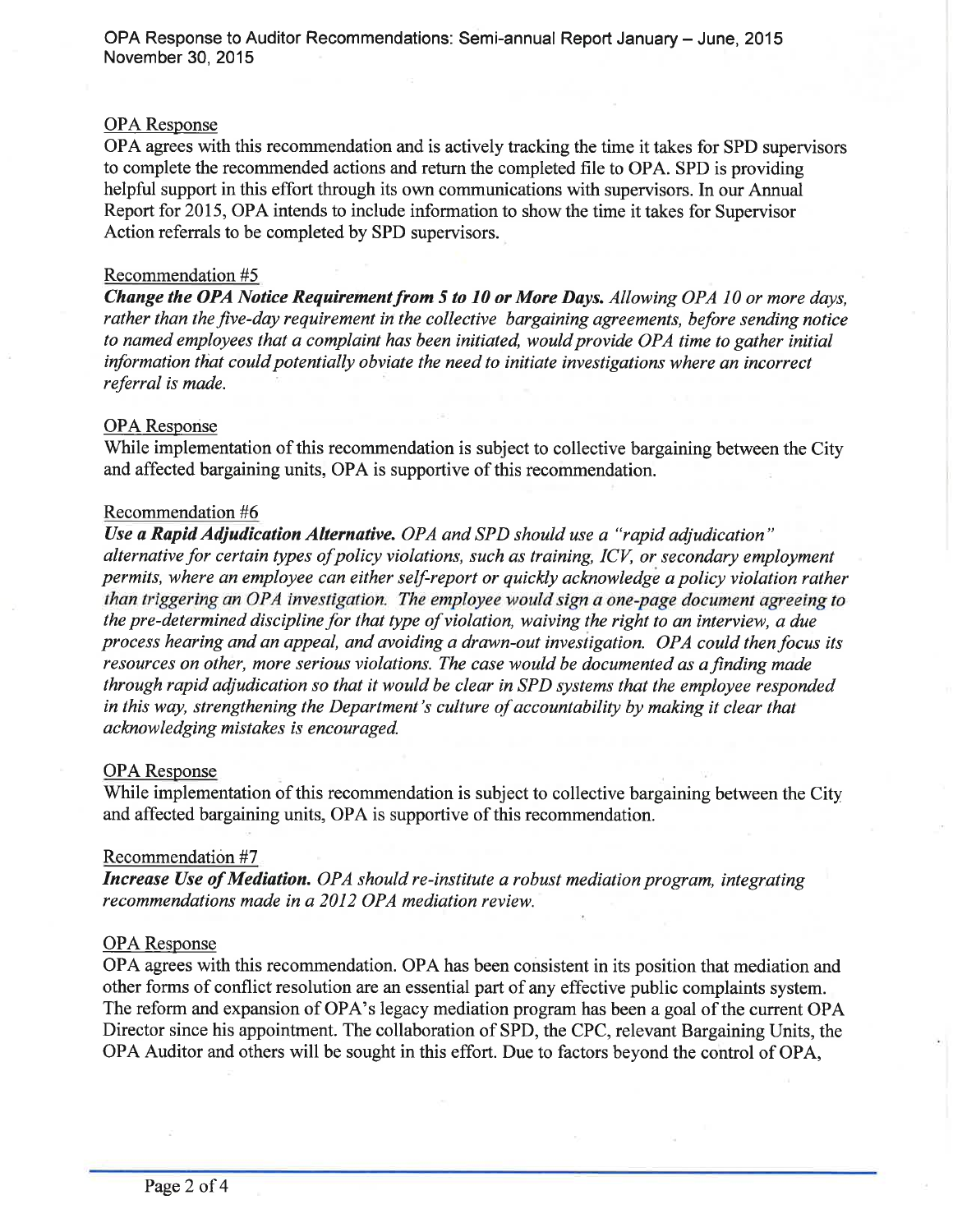the timing of this project remains unclear. In the meantime, the OPA Director continues to recommend mediation where appropriate.

### Recommendation #8

Allow OPA Sergeønts to Intervíew SPMA Members.

# OPA Response

Since this practice is currently not permitted by virtue of the Collective Bargaining Agreement between the City and SPMA, OPA is unable to address this particular recommendation.

# Recommendation #10

Document in Case Files Information Regarding Decertification for Termination or Retirement/Resignation in Lieu of Termination and Ensure H.R. Takes Additional Steps. For sworn employees who are terminated or resign in lieu of termination as a result of an OPA investigation, documentation should be included in the case file verifying: a) a letter was sent by SPD to the WSCJTC requesting de-certification; b) whether action was taken by the WSCJTC; c) that the Chiefwill not grant the employee authorization to serve in a Special Commission capacity, as a reserve officer, or as a retired officer in a private company that provides flagging, security or related services; and d) that the Chiefwill deny a request from the employee to be granted the privilege of carrying a concealed firearm. The latter two actions should also be considered when an officer resigns or retires with a pending complaint and does not fulfill an obligation to fully participate in the OPA investigation. This recommendation builds on one I made in 2014, that investigation files include documentation of all aspects of the case, including what occurs after the case transitions from OPA to the Chief's Office for the Chief's determination on findings and discipline; any appeal or grievance; and final results, so that the complainant and the public have accurate information on the final outcome of any OPA investigation. Similarly, it is important that there be an accurate accounting of actions after termination or retirement in lieu of termination.

# OPA Response

OPA has taken steps to include post-OPA investigation materials in OPA records and will continue to do so with respect to SPD actions following the OPA investigation. It is less clear whether the case file of an OPA investigation is the appropriate place for documentation relating to actions SPD or the City might take following an employee's separation from service. Post-employment documents are sometimes not directly related to an OPA investigation, resulting findings or subsequent discipline and may be reflective of the former employee's total tenure with SPD, not just a specific OPA investigation. Further study of this recommendation and consultation with the Seattle City Attorney's Office will need to be undertaken before a final answer can be given.

# Recommendation #12

Establish a Policy Review Master List and Schedule. SPD's Audit, Policy & Research Section (APRS) should have a schedule for policies it plans to update or initiate to ensure proposed policies or revisions receive timely input not only from the line, but also from the Chief's Office, the OPA Auditor, the CPC and the OPA Director prior to finalization ... Similarly, OPA should have a schedule for review of its required submittal to the Federal Court of proposed updates to the OPA Manual and to the policies involving reporting of misconduct and retaliation.